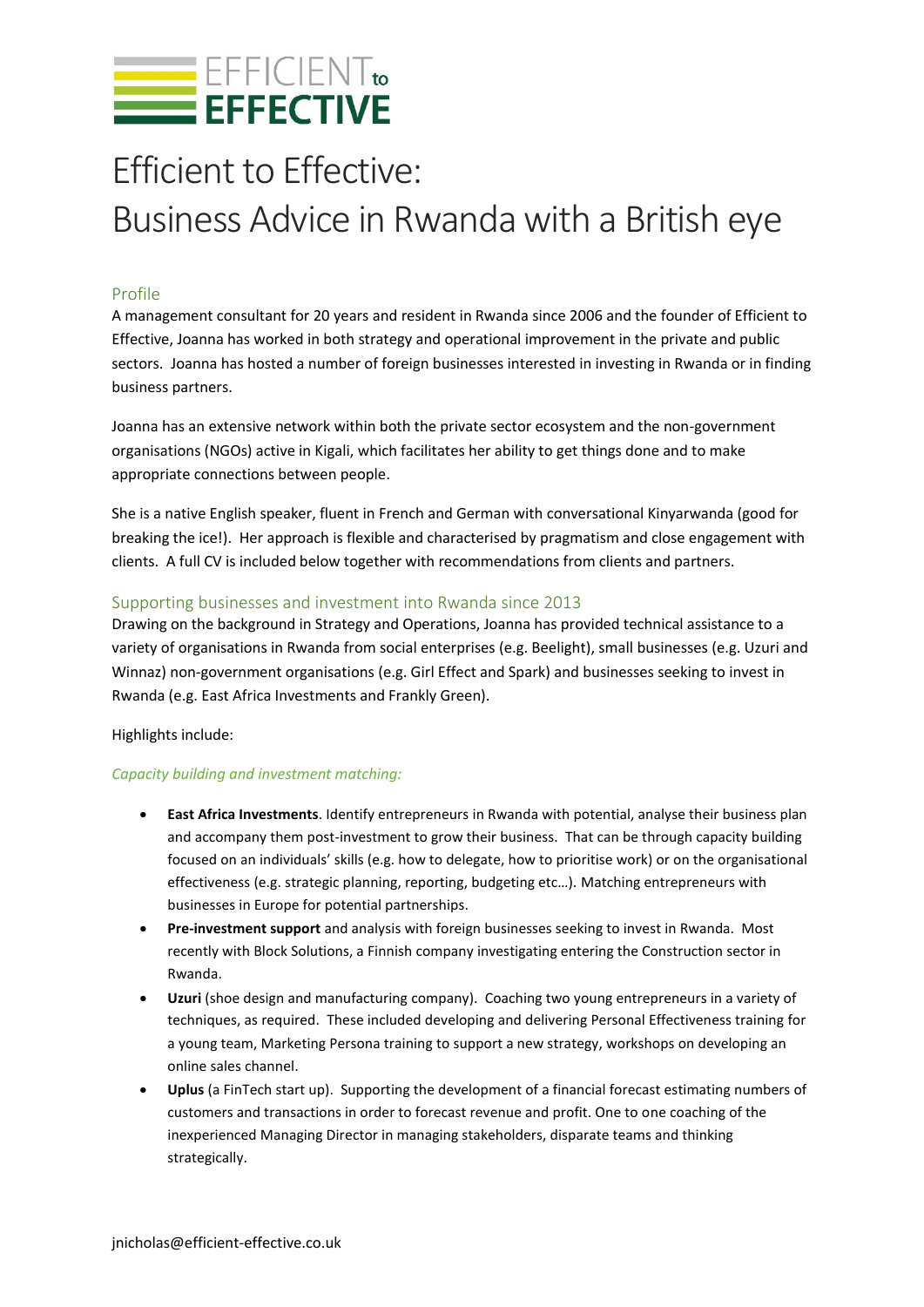

- **Beelight**, a candle and beeswax social enterprise facing a strategic challenge as its founder will move to another country. I have worked with the shareholders to identify different strategic options and their operational consequences in order to prepare the business for this difficult transition.
- **Dove International Montessori School** Developing business plans, including detailed budgets. Analysis and advice resulted in a 40% price increase to ensure this business can achieve its strategic objectives and a drop in the number of debtors. Currently supporting the owner with Covid-19 emergency planning, including amending the business model.
- **Rwandan Adventures**. Owner and Managing Director of this social enterprise, developed plans yearly, managing a young team on every aspect of running a business day to day. Paying taxes, training employees, engaging with customers and working with unreliable suppliers. The biggest challenge was working with a local team and in challenging conditions to deliver a level of service expected by international, well-travelled clients.

#### *Networking and developing partnerships:*

- **European Business Association of Rwanda**: Chair of this new organisation. Mobilised a small group of volunteers and corporate/donor sponsors to grow a network of business owners to come together at hosted networking and learning events. Navigated the complexities of registering a new organisation in Rwanda, finally succeeding in January 2020, the EBCR will be supported by an EU grant.
- **Entrepreneurial Ecosystem Networking**: Founder and host of regular meetings for the burgeoning start-up and business ecosystem in Rwanda. Networking sessions are highly structured, ensuring each member is aware of what every organisation is working on. Facilitate deep dives on a different topic at each session and place a strong emphasis on avoiding 'talking shops' and agreeing action plans. A mapping of the ecosystem is updated as a practical output from each meeting.
- **Face the Gorillas:** Panel member on the "Dragons' Den" inspired competition at a major annual conference. Challenging entrepreneurs pitching on stage to defend their business models in order to win investment.

#### Recent Client References

**Lise Humura,** Owner, Dove Montessori International School, Kigali (Private primary school)

#### dovesmontessori@gmail.com

*"Joanna has supported the school for the past two years. As a first-time business owner, I find her experience so valuable because she has all the tools and techniques of a management consultant, but she has also run a business in Rwanda. This means that she knows and understands every detail and challenge that I face, whether that's paying taxes or managing employees. She is very flexible in the way that she helps me: she gives me structure and reminds me of things I should be doing as a business owner, but she is not afraid to help out with anything the business needs if we don't have the skills or experience in-house."*

**Edward Kirenga**, Managing Director, Uplus (FinTech start Up)

#### edward.kirenga@gmail.com

*"Uplus, a young startup, started working with Joanna to build our internal management operational structure and systems as we started setting up the business. Joanna was able to provide us with*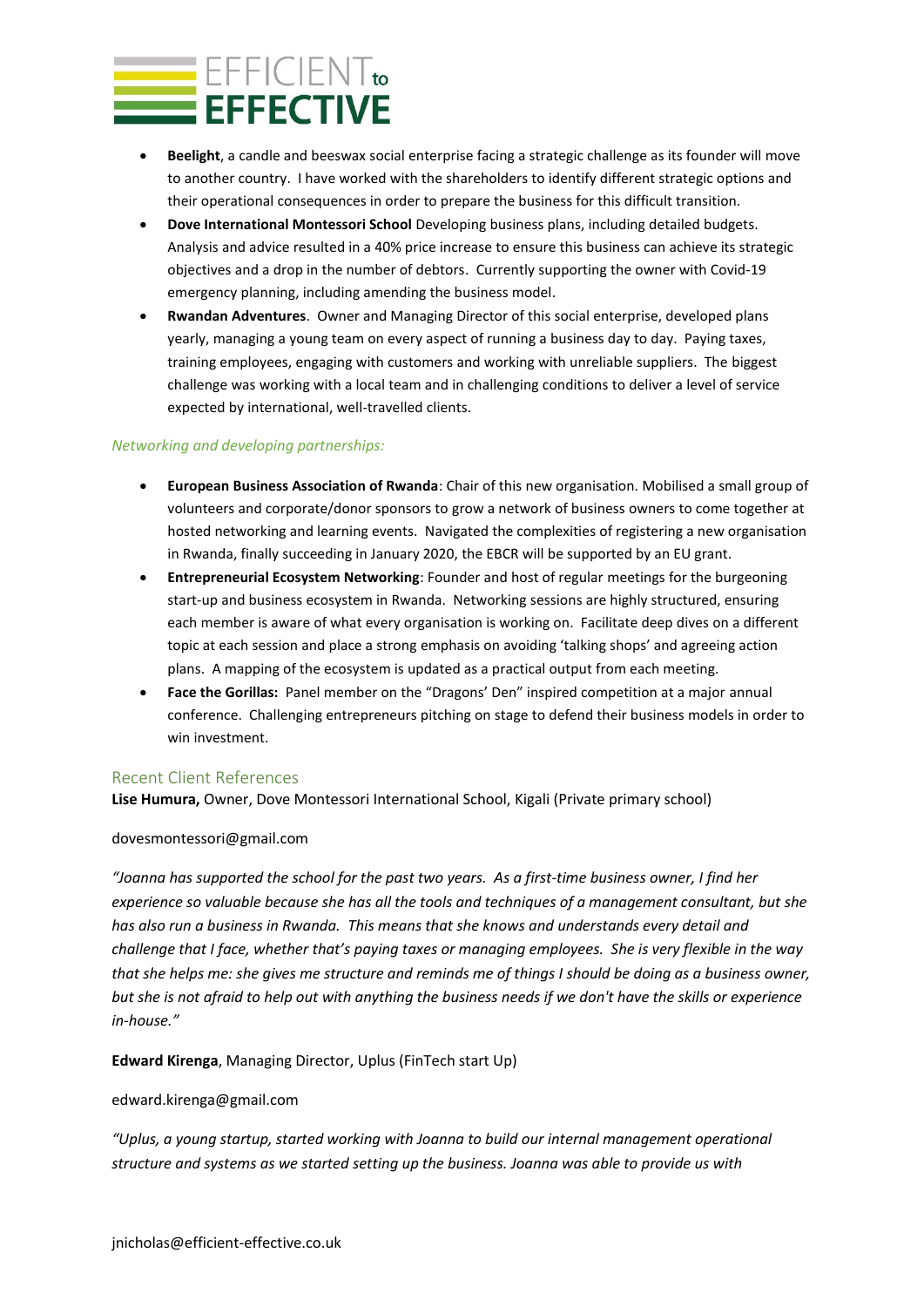

*frameworks that we used to record and measure our daily performance based on targets set for the month. This day to day management style for a startup meant that we could iterate on the go, and not wait for days to pass by before we addressed a problem. Our efficiency increased as a result of these strategies. In addition, Joanna was able to offer insight and commentary on problem solving techniques within our operations and relationships with stakeholders. Having her advice and vast experience on board is a huge benefit for Uplus and we look forward to continuing working with her as we build the company."*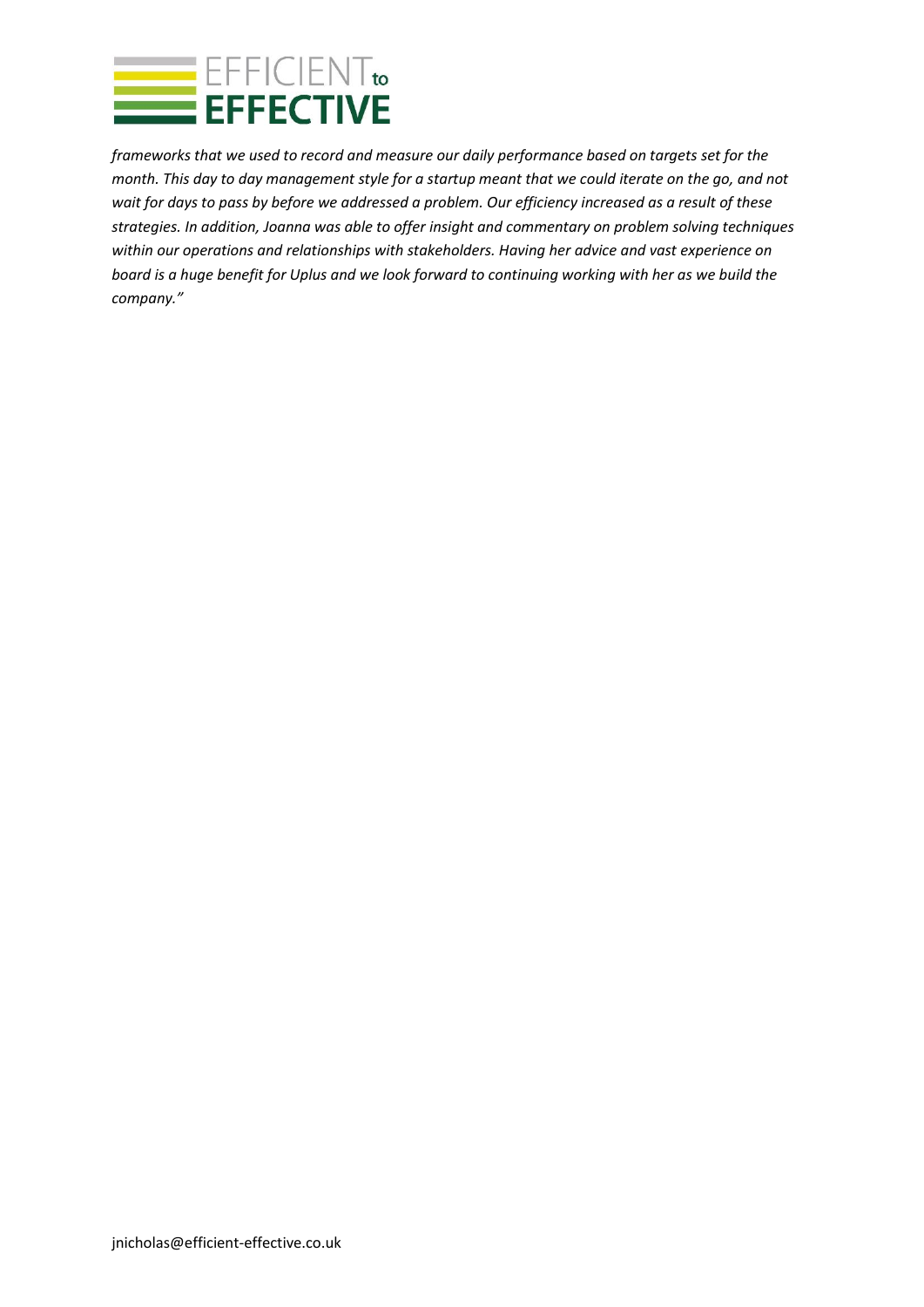

# Joanna Nicholas CV

#### **East Africa Investments** (Rwanda) *17 - Present*

- Identifying promising Rwandan entrepreneurs and small businesses, carrying out due diligence and guiding investment decisions.
- Portfolio businesses are coached and facilitated according to need: including strategy, business planning and team building.
- Identify discrete pieces of work within portfolio companies that are carried out by pro bono consultants from Europe. Full briefing, training and support provided to consultants prearrival, in-country and after the visit.

# **Girl Effect** (Rwanda) *16 - 17*

Leading a one-year change programme for an innovative global NGO, including an organisational re-structure. Facilitating the organisation through a shift from a traditional supply-side approach to using brand-led media interventions to create demand for a new normal for girls.

# **Spark and Burundi Business Incubator** (Rwanda/Burundi) *14 - 16*

Working with these partners to develop their strategic plans and setting up improved ways of working including tailored training for teams.

# **Travelport** (UK) *10 - 14*

- Implementing a business investment framework to reduce time and money spent on developing new projects with a weak business case or no strategic relevance. Coached and supported the Product Management team to improve end to end effective project management by implementing tools and behaviours including Standard Operating Procedures

# **Celerant Consulting** (UK) *08 – 09*

- For Telecom New Zealand, re-engineered and implemented a sales and operations planning process, delivering at least \$2m of savings in the first 6 months by modelling the true cost of marketing and product decisions. Developed and coached a client team of 10.
- Working in a challenging environment to complete a long-running but under-performing client project. Focus on behaviour change and revising management systems.

# **Rwandan Government** (via Adam Smith International, UK) *08*

- Carried out functional reviews of key government ministries to assess public service reforms and the achievements of a decentralisation programme
- Covered operational and strategic aspects of Ministry work, identifying processes which needed re-engineering, management systems required and behaviours to be changed.

# **Voluntary Service Overseas,** (Rwanda) *06 - 08*

- Volunteer, providing organisational capacity building at all levels, from basic administration to strategic planning. Developed and delivered training on project management, personal effectiveness, organisational culture, management styles and effective communication. Implemented basic management system (meetings & reports).

# **Various blue-chip clients,** (UK) *04 - 06*

- For Scottish Water used six sigma methodology to re-engineer back office processes for a high profile and urgent problem in the New Customer Connections department.
- For Virgin Atlantic: analysed possible improvements to passenger flows and check-in processes during the redevelopment of Terminal 3 at Heathrow

# **Strategy and Market Intelligence Consultant** (UK) *99 - 04*

- Commercial due diligence assignments for several leading private equity firms in a variety of industries and on strategic business projects
- Desk research, customer and competitor interviews, financial and market analysis